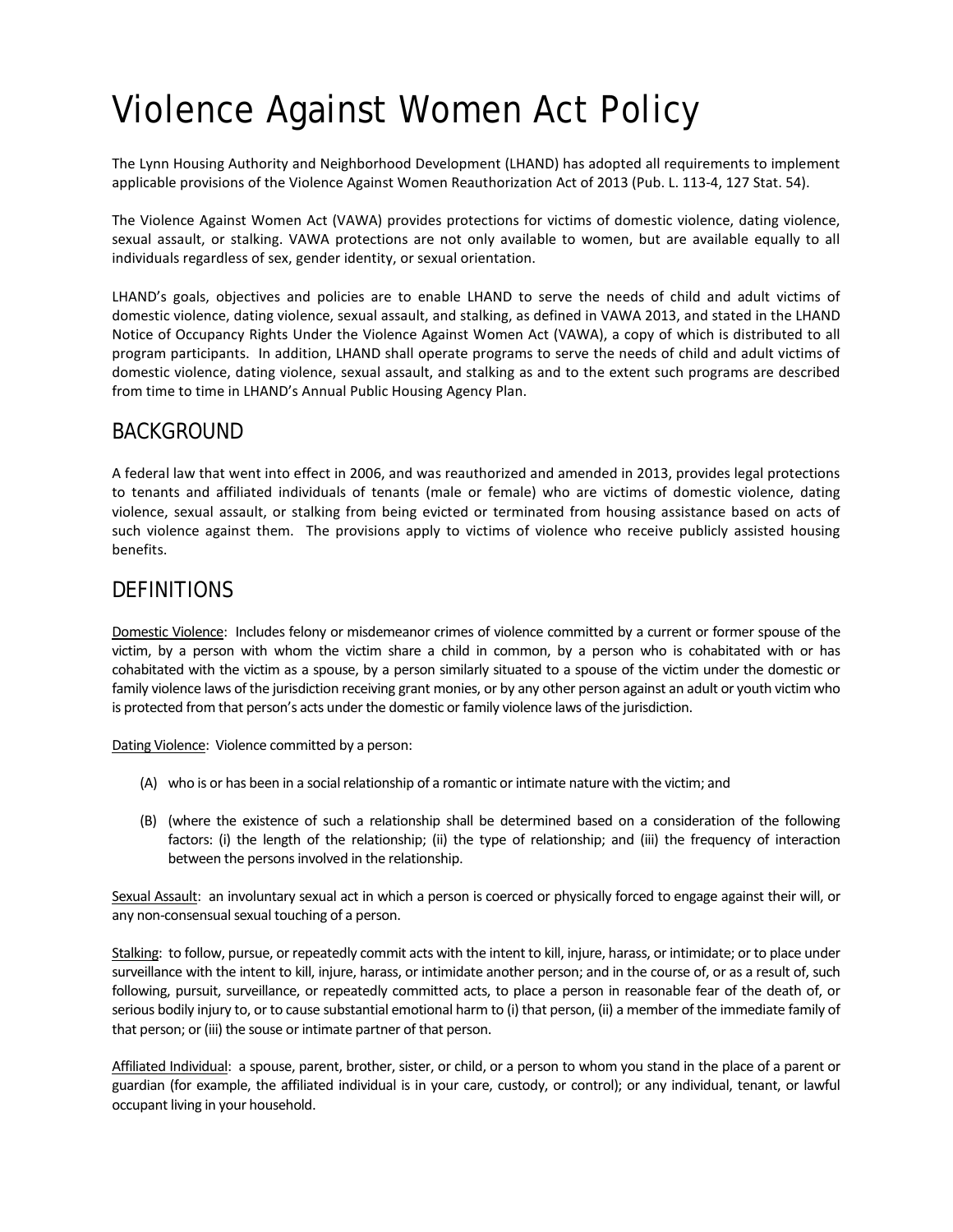## PROTECTIONS FOR APPLICANTS

If an applicant otherwise qualifies for assistance under one of LHAND's federally-subsidized housing programs covered by VAWA, the applicant cannot be denied admission or denied assistance because the applicant is or has been a victim of domestic violence, dating violence, sexual assault, or stalking.

## PROTECTIONS FOR TENANTS

In general, the law provides in part that criminal activity directly relating to domestic violence, dating violence, sexual assault, or stalking, engaged in by a member of a tenant's household or any guest or other person under the tenant's control, shall not be cause for termination of assistance, tenancy, or occupancy rights if the tenant or an affiliated individual of the tenant is the victim or threatened victim of domestic violence, dating violence, sexual assault, or stalking.

The law also provides that any incidents or threats of domestic violence, dating violence, sexual assault, or stalking will not be construed as serious or repeated violations of the lease by the victim or threatened victim of that violence and will not be "good cause" for termination of the assistance, tenancy, or occupancy rights of a victim of such violence.

## REMOVING THE ABUSER OR PERPETRATOR FROM THE HOUSEHOLD

The LHAND may divide (bifurcate) the lease in order to evict the individual or terminate the assistance of the individual who has engaged in criminal activity (the abuser or perpetrator) directly relating to domestic violence, dating violence, sexual assault, or stalking.

If LHAND chooses to remove the abuser or perpetrator, LHAND may not take away the rights of eligible tenants to the unit or otherwise punish the remaining tenants. If the evicted abuser or perpetrator was the sole tenant to have established eligibility for assistance under the program, LHAND must allow the tenant who is or has been a victim and other household members to remain in the unit for a period of time, in order to establish eligibility under the program or under another HUD housing program covered by VAWA, or, find alternative housing.

## EMERGENCY TRANSFERS

If it is necessary for the victim to move to another dwelling to receive protection, the LHAND shall execute an emergency transfer for the victim to another available and safe dwelling under a covered housing program. Reasonable confidentiality measures shall be implemented to ensure that the LHAND does not disclose the location of the new dwelling unit of a participant to a person that commits an act of domestic violence, dating violence, sexual assault, or stalking.

#### REASONS A TENANT ELIGIBLE FOR OCCUPANCY RIGHTS UNDER VAWA MAY BE EVICTED OR ASSISTANCE MAY BE TERMINATED

A tenant can be evicted and assistance can be terminated for serious or repeated lease violations that are not related to domestic violence, dating violence, sexual assault, or stalking committed against the tenant. However, LHAND cannot hold tenants who have been victims of domestic violence, dating violence, sexual assault, or stalking to a more demanding set of rules than it applies to tenants who have not been victims of domestic violence, dating violence, sexual assault, or stalking.

The protections described in this policy might not apply, and the tenant could be evicted and assistance terminated, if LHAND can demonstrate that not evicting the tenant or terminating assistance would present a real physical danger that:

- 1) Would occur within an immediate time frame, and
- 2) Could result in death or serious bodily harm to other tenants or those who work on the property.